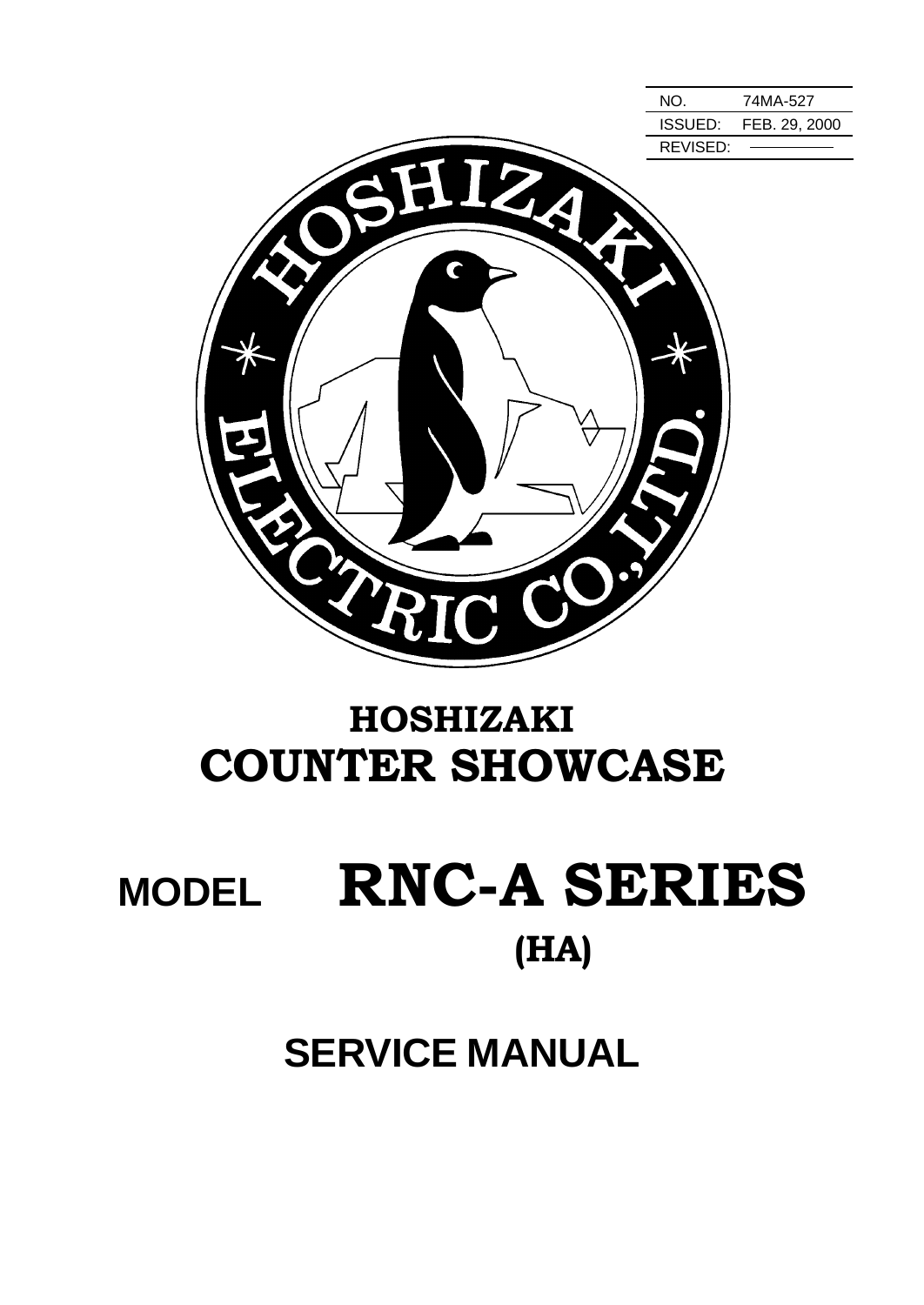### **CONTENTS**

| 10. CONSTANT PRESSURE EXPANSION VALVE AND REFRIGERANT CHARGE -- 17 |  |
|--------------------------------------------------------------------|--|
|                                                                    |  |

#### PAGE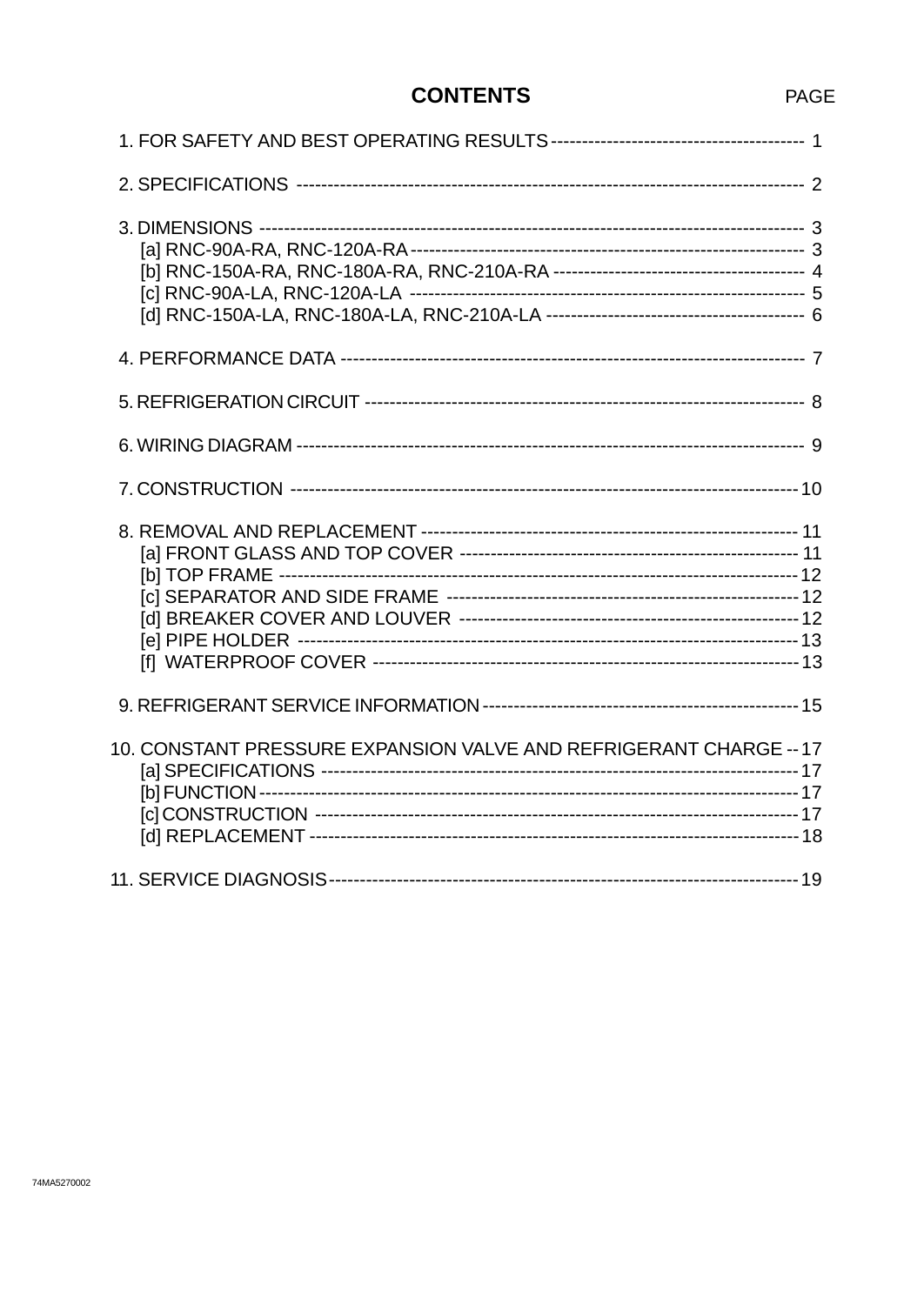# **1. FOR SAFETY AND BEST OPERATING RESULTS**

### **IMPORTANT**

Hoshizaki Counter Showcase is intended for temporary food display. Constructed with much glass, this showcase gives relatively insufficient heat insulation and poor cooling performance compared with refrigerators in general. For safe and efficient operation, be sure to follow the instructions below.

- 1) Do not leave foods in the showcase after service hours, or they may dry or spoil.
- 2) Foods that should not dry must be covered or wrapped up in a plastic film.
- 3) Precool foods in a refrigerator before storing them in the showcase.
- 4) Do not leave the Doors open or open them too frequently.
- 5) Do not pack the showcase with foods.
- 6) The showcase should not be exposed to direct sunlight or located next to ovens, grills or other high heat producing equipment.
- 7) The ambient temperature should not exceed 86°F.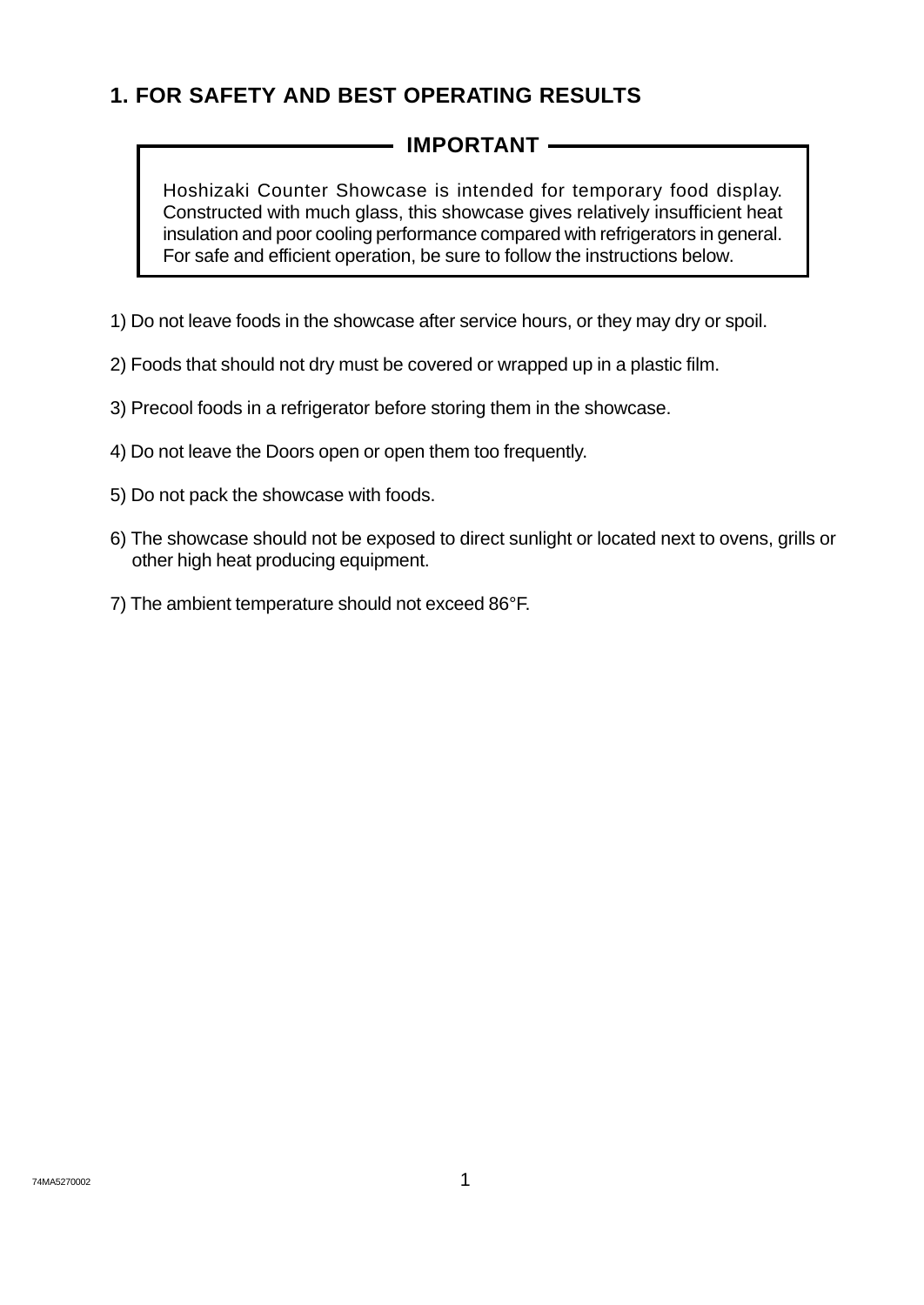# **2. SPECIFICATIONS**

| <b>MODEL</b>                                             | RNC-90A-RA                                         |                                                 |             |              | RNC-120A-RA   RNC-150A-RA   RNC-180A-RA   RNC-210A-RA |  |
|----------------------------------------------------------|----------------------------------------------------|-------------------------------------------------|-------------|--------------|-------------------------------------------------------|--|
|                                                          | -LA                                                | $-LA$                                           | -LA         | -LA          | -LA                                                   |  |
| AC SUPPLY VOLTAGE                                        | 1 Phase                                            | 115-120V<br>60Hz                                |             |              |                                                       |  |
| AMPERAGE                                                 | 2.5A                                               | 2.4A                                            | 3.1A        | 3.1A         | 3.1A                                                  |  |
| <b>STARTING AMPERAGE</b>                                 | $\overline{1}1A$                                   | 11A                                             | 15A         | 15A          | 15A                                                   |  |
| <b>ELECTRIC CONSUMPTION</b>                              | 145W                                               | 146W                                            | 195W        | 195W         | 195W                                                  |  |
| POWER FACTOR                                             | 58%                                                | 61%                                             | 54%         | 54%          | 54%                                                   |  |
| PULL DOWN TIME (10°C)                                    |                                                    | Less than 45 min. (Ambient Temp. 86°F, No Load) |             |              |                                                       |  |
| SATURATION TEMPERATURE                                   |                                                    | 44.6°F (Ambient Temp. 86°F, No Load)            |             |              |                                                       |  |
| <b>NET CAPACITY</b>                                      | 0.85 cu.ft.                                        | 1.3 cu.ft.                                      | 1.8 cu.ft.  | 2.3 cu.ft.   | 2.8 cu.ft.                                            |  |
| <b>EXTERIOR DIMENSIONS</b><br>(W)                        | $35 - 7/16"$                                       | $47 - 1/4$ "                                    | 59-1/16"    | $70 - 7/8$ " | 82-11/16"                                             |  |
| (D)                                                      | 11-13/16"                                          |                                                 |             |              |                                                       |  |
| (H)                                                      | $10 - 1/4"$                                        |                                                 |             |              |                                                       |  |
| <b>INTERIOR DIMENSIONS</b><br>(W)                        | $20 - 7/8$ "                                       | 32-11/16"                                       | $44 - 1/2"$ | 56-5/16"     | $68 - 1/8$ "                                          |  |
| (D)                                                      | $10 - 1/4$ "                                       |                                                 |             |              |                                                       |  |
| (H)                                                      | $6 - 5/16$ "                                       |                                                 |             |              |                                                       |  |
| <b>EXTERIOR</b>                                          | Glass,                                             | Rigid PVC, ABS Resin                            |             |              |                                                       |  |
| <b>INTERIOR</b>                                          |                                                    | <b>Stainless Steel</b>                          |             |              |                                                       |  |
| <b>INSULATION</b>                                        | Polyurethane Foam                                  |                                                 |             |              |                                                       |  |
| <b>REFRIGERATION SYSTEM</b><br><b>Convection Cooling</b> |                                                    |                                                 |             |              |                                                       |  |
| <b>DEFROST SYSTEM</b>                                    | None                                               |                                                 |             |              |                                                       |  |
| <b>COMPRESSOR</b>                                        | Hermetic                                           |                                                 |             |              |                                                       |  |
| <b>OUTPUT</b>                                            | <b>75W</b>                                         | 75W                                             | 130W        | 130W         | 130W                                                  |  |
| CONDENSER                                                | Fan Motor 2P<br>Fin and Tube type (Air-cooled),    |                                                 |             |              |                                                       |  |
| <b>EVAPORATOR</b>                                        | (UPPER) Bare Tube type, (LOWER) Pipe on Sheet type |                                                 |             |              |                                                       |  |
| REFRIGERANT CONTROL                                      | <b>Constant Pressure Expansion Valve</b>           |                                                 |             |              |                                                       |  |
| <b>REFRIGERANT</b>                                       | R134a                                              |                                                 |             |              |                                                       |  |
| REFRIGERANT CHARGE                                       | 4.8 oz.                                            | 6.3 oz.                                         | 4.6 oz.     | 6.3 oz.      | 7.4 oz.                                               |  |
| ELECTRIC CIRCUIT PROTECTION                              | Circuit Breaker,<br><b>Grounding Wire</b>          |                                                 |             |              |                                                       |  |
| <b>COMPRESSOR PROTECTION</b>                             |                                                    | Auto-reset Protector - Compressor               |             |              |                                                       |  |
| <b>SLIDING DOOR</b>                                      | 2 pcs.                                             | 2 pcs.                                          | 4 pcs.      | 4 pcs.       | 4 pcs.                                                |  |
| <b>NET WEIGHT</b>                                        | 46 lbs.                                            | 55 lbs.                                         | 66 lbs.     | 75 lbs.      | 84 lbs.                                               |  |
| <b>ACCESSORIES</b><br><b>BOARD</b>                       | 2 pcs.                                             | 3 pcs.                                          | 4 pcs.      | 5 pcs.       | 6 pcs.                                                |  |
| CAP                                                      | 2 pcs.                                             |                                                 |             |              |                                                       |  |
| <b>VINYL HOSE</b>                                        | 1 pc. (19/32" DIA x 3/4" DIA x 59")                |                                                 |             |              |                                                       |  |
| AMBIENT TEMP.                                            | $\overline{50 - 86^\circ F}$                       |                                                 |             |              |                                                       |  |
| <b>RELATIVE HUMIDITY</b>                                 | Max. 60%                                           |                                                 |             |              |                                                       |  |
| <b>VOLTAGE VARIATION</b>                                 | Rated voltage $±10\%$                              |                                                 |             |              |                                                       |  |

\* Relative humidity exceeding 60% may cause condensation on the exterior.

\* We reserve the right to make changes in specifications and design without prior notice.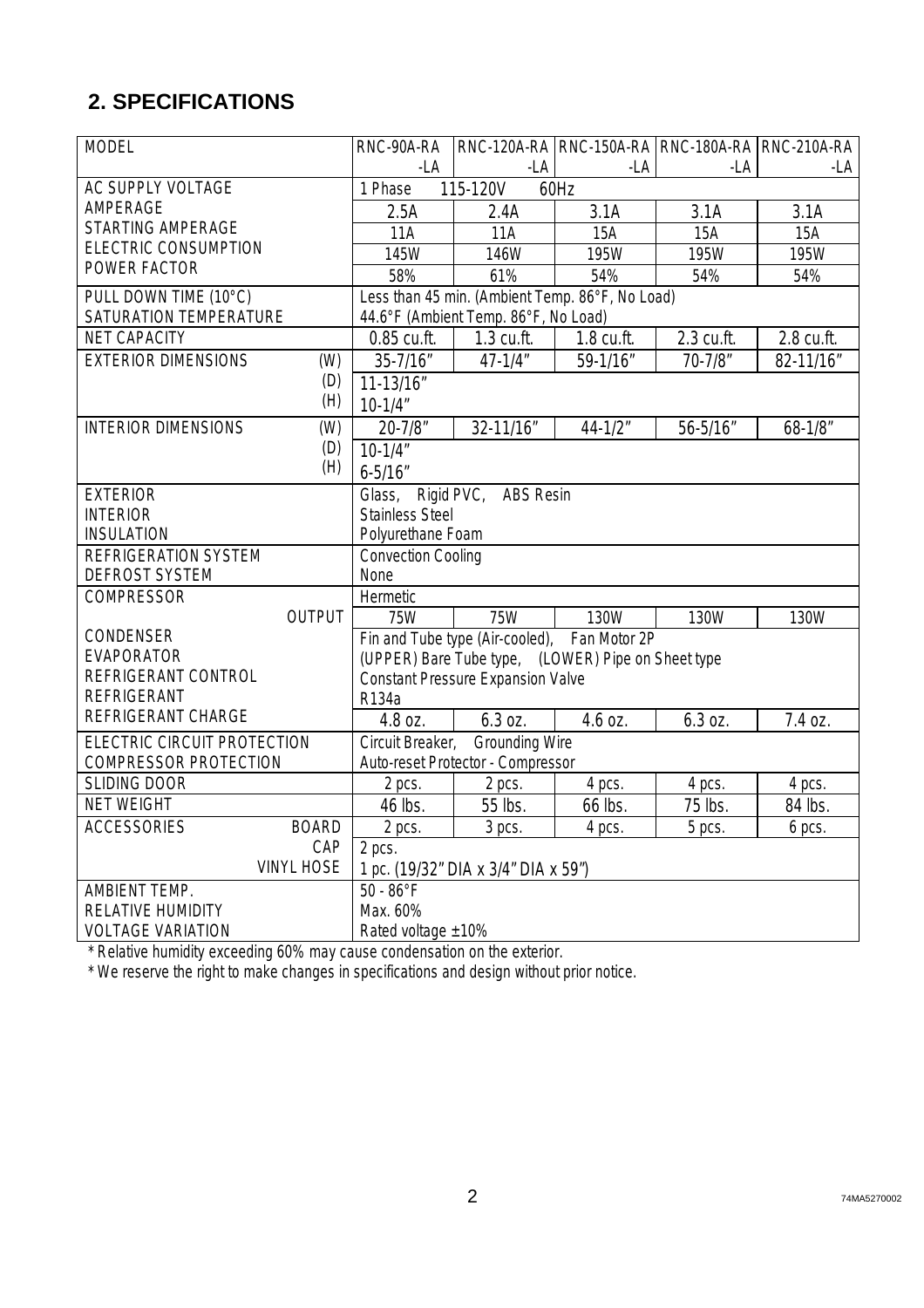# **3. DIMENSIONS**

#### **[a] RNC-90A-RA, RNC-120A-RA**



| Width<br>Model     | l 1          | l 2          | I 3           |
|--------------------|--------------|--------------|---------------|
| RNC-90A-RA         | $20 - 1/16"$ | $35 - 7/16"$ | $20 - 7/8"$   |
| <b>RNC-120A-RA</b> | $31 - 7/8"$  | $47 - 1/4"$  | $32 - 11/16"$ |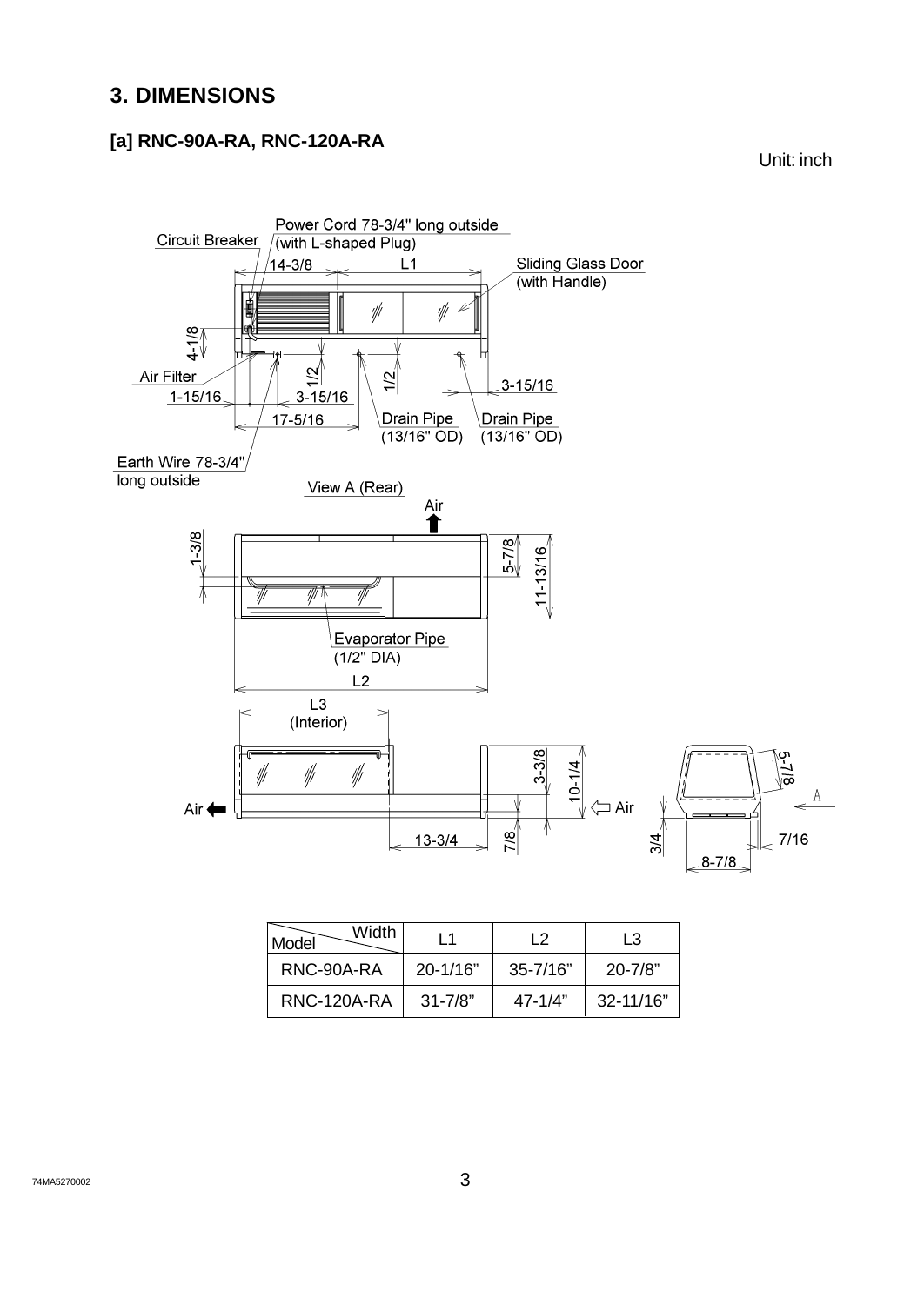#### **[b] RNC-150A-RA, RNC-180A-RA, RNC-210A-RA**



| Width<br>Model     | l 1          | l 2          | I 3         |
|--------------------|--------------|--------------|-------------|
| <b>RNC-150A-RA</b> | $21 - 7/16"$ | $59 - 1/16"$ | $44 - 1/2"$ |
| <b>RNC-180A-RA</b> | $27 - 3/8"$  | 70-7/8"      | 56-5/16"    |
| <b>RNC-210A-RA</b> | $33 - 1/4"$  | 82-11/16"    | $68 - 1/8$  |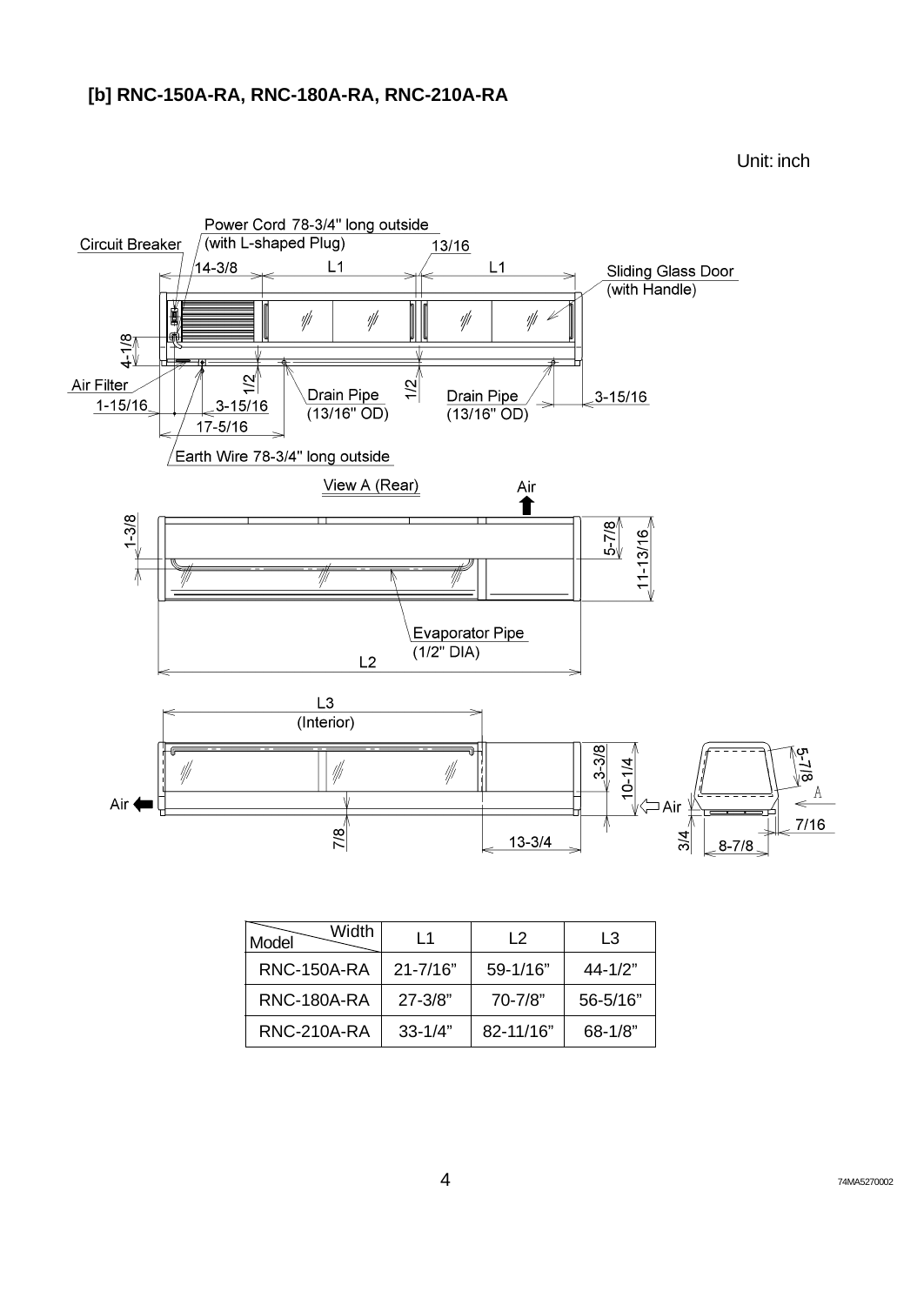#### **[c] RNC-90A-LA, RNC-120A-LA**



| Width<br>Model | l 1          | l 2          | I 3           |
|----------------|--------------|--------------|---------------|
| RNC-90A-LA     | $20 - 1/16"$ | $35 - 7/16"$ | $20 - 7/8"$   |
| RNC-120A-LA    | $31 - 7/8"$  | $47 - 1/4"$  | $32 - 11/16"$ |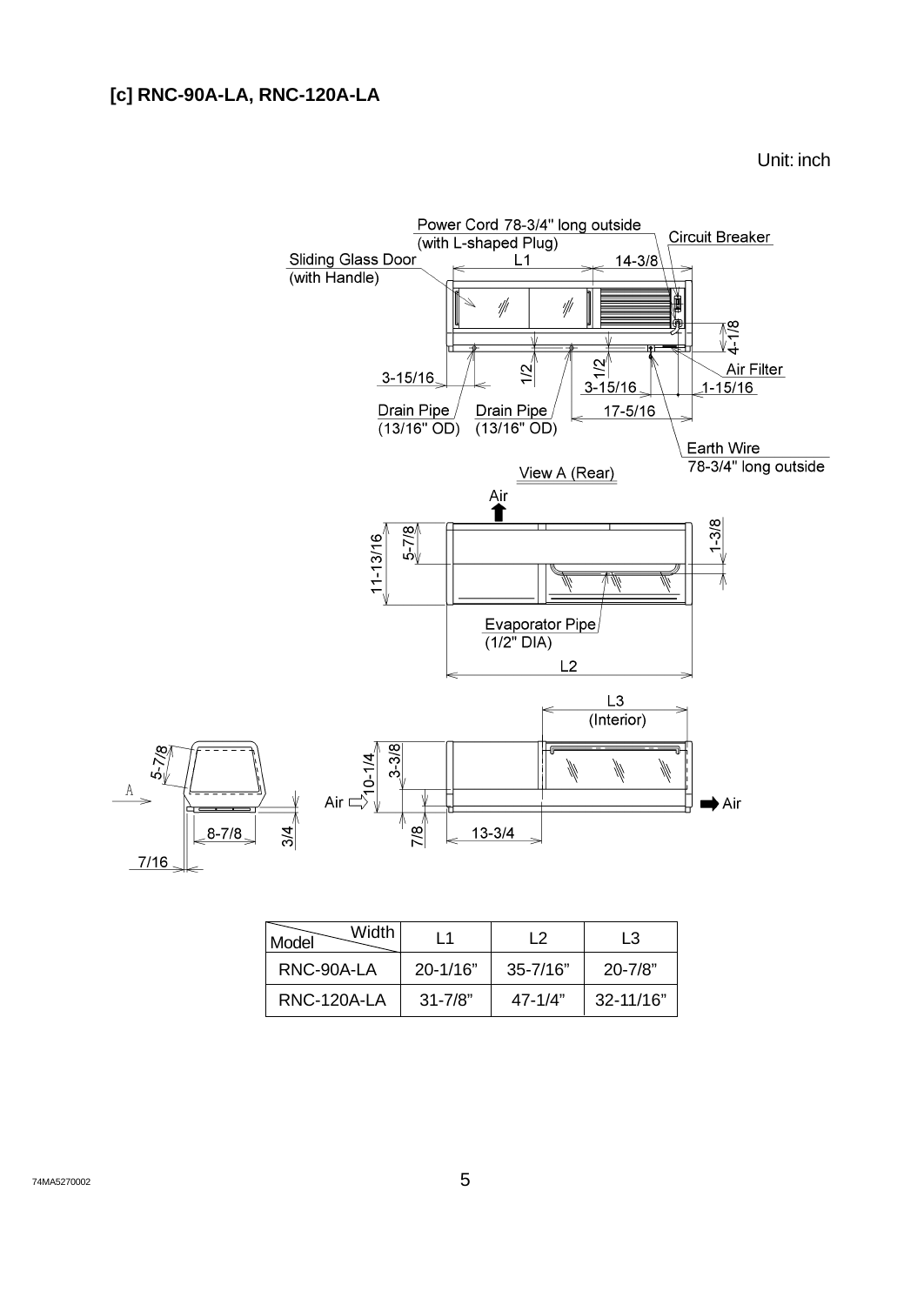

| Width<br>Model     | l 1          | $\overline{2}$ | L3           |
|--------------------|--------------|----------------|--------------|
| RNC-150A-LA        | $21 - 7/16"$ | $59 - 1/16"$   | $44 - 1/2"$  |
| RNC-180A-LA        | $27 - 3/8"$  | $70 - 7/8"$    | 56-5/16"     |
| <b>RNC-210A-LA</b> | $33 - 1/4"$  | $82 - 11/16"$  | $68 - 1/8$ " |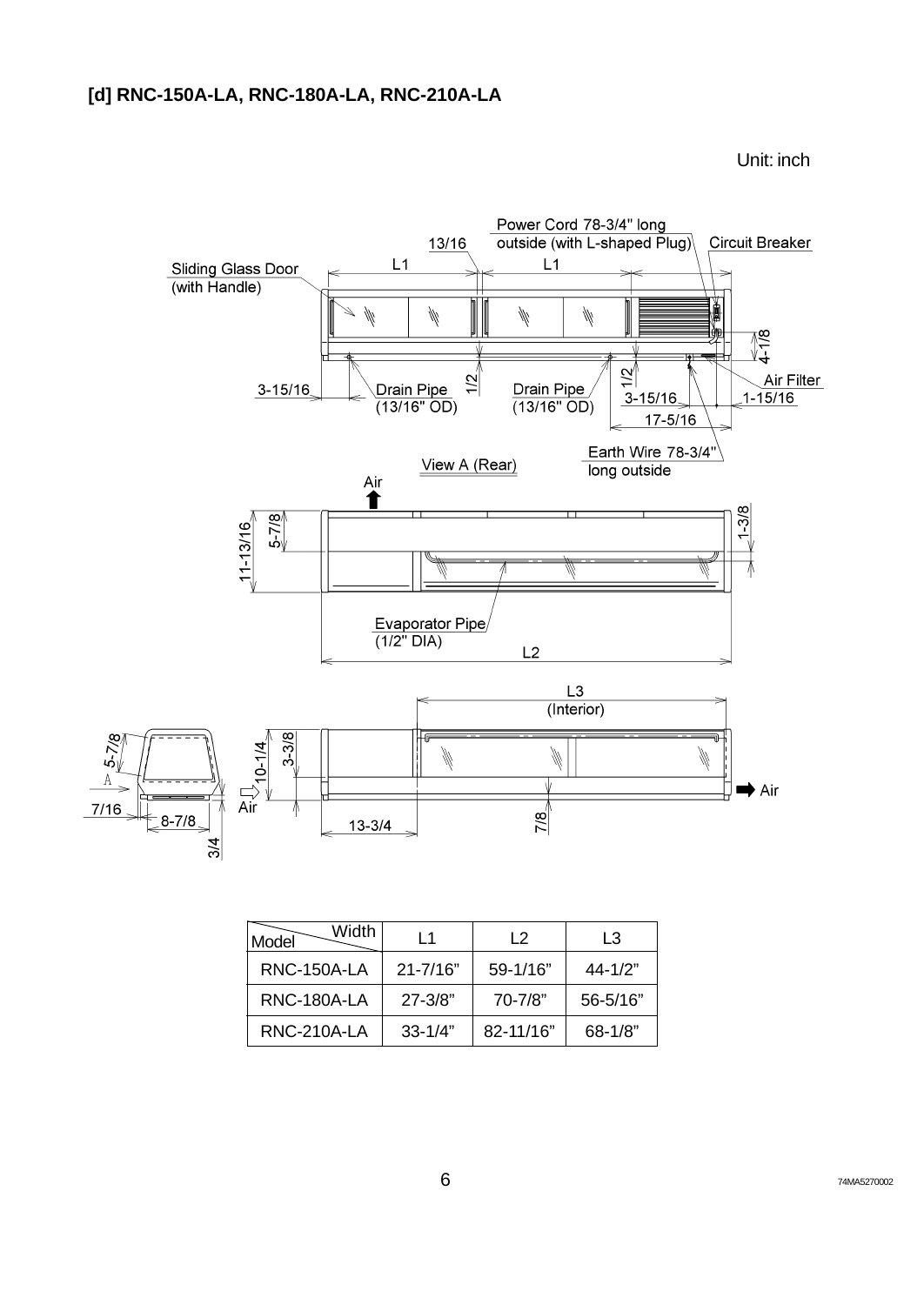#### **4. PERFORMANCE DATA**

The following is a reference data showing the relationship between the ambient and interior temperatures measured at the center of the interior, 60mm above the board.

Conditions: Ambient temperature 30°C (86°F), 50/60Hz, relative humidity 50%, AC100V Test units: RNC-210A and KN-210G domestic models (+ RNC-120A for reference)

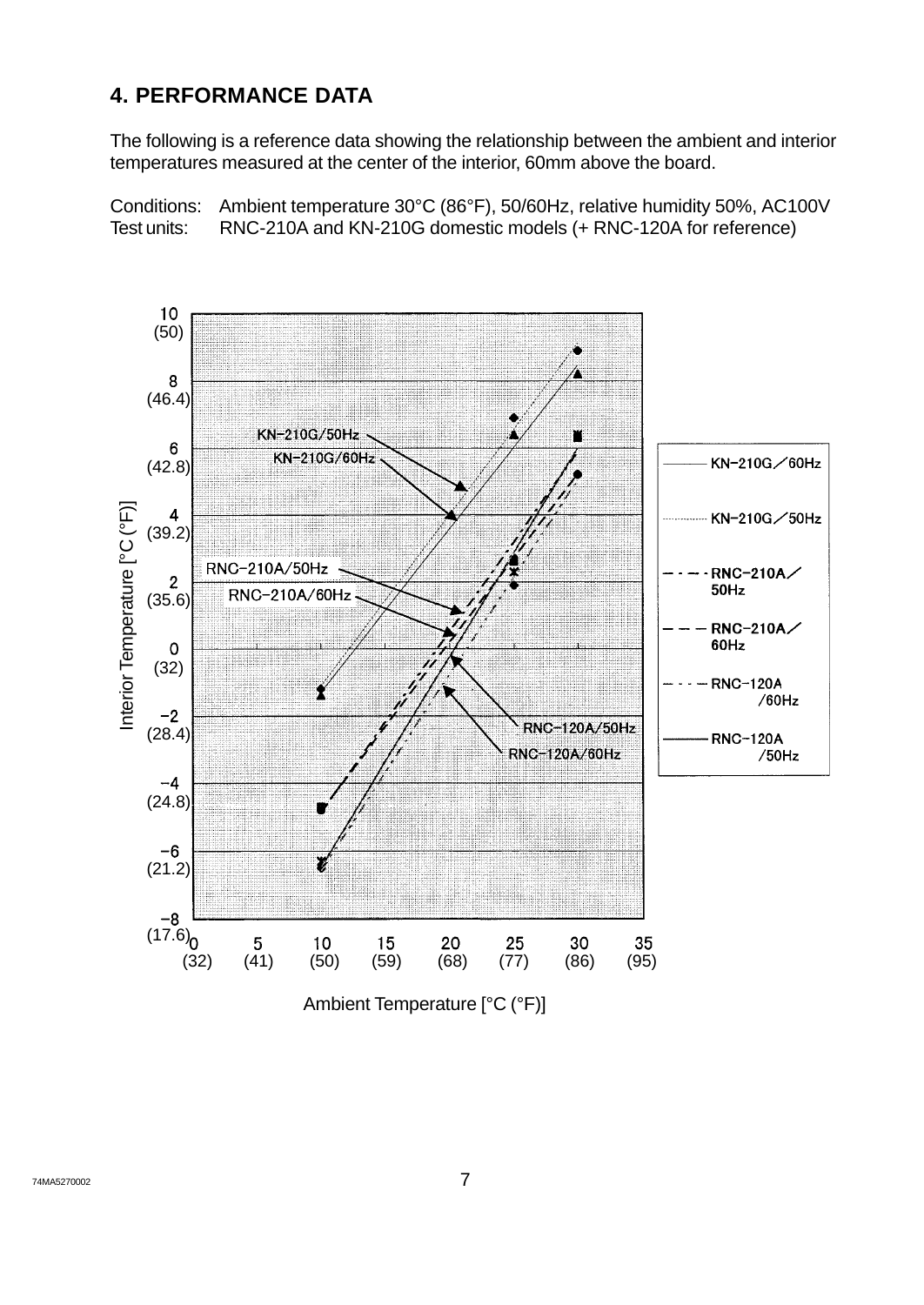# **5. REFRIGERATION CIRCUIT**

Refrigerant 134a



\* The Expansion Valve controls the refrigerant flow rate to stabilize the pressure at the Evaporator inlet.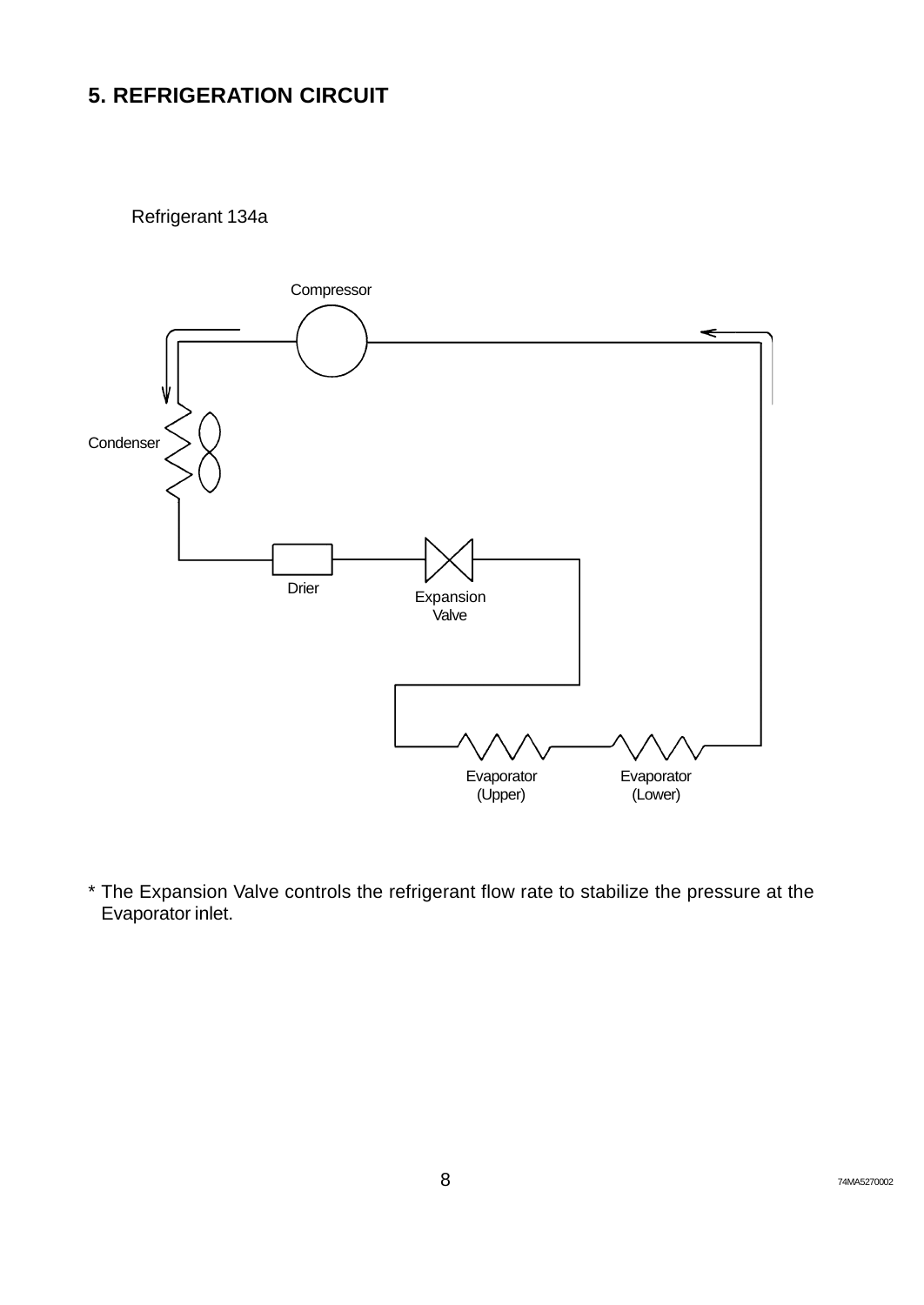# **6. WIRING DIAGRAM**



| CМ         | Compressor             |  |
|------------|------------------------|--|
| SC         | <b>Start Capacitor</b> |  |
| FM         | Fan Motor              |  |
| ELB        | <b>Circuit Breaker</b> |  |
| <b>PTC</b> | <b>PTC Thermistor</b>  |  |
|            | <b>Overload Relay</b>  |  |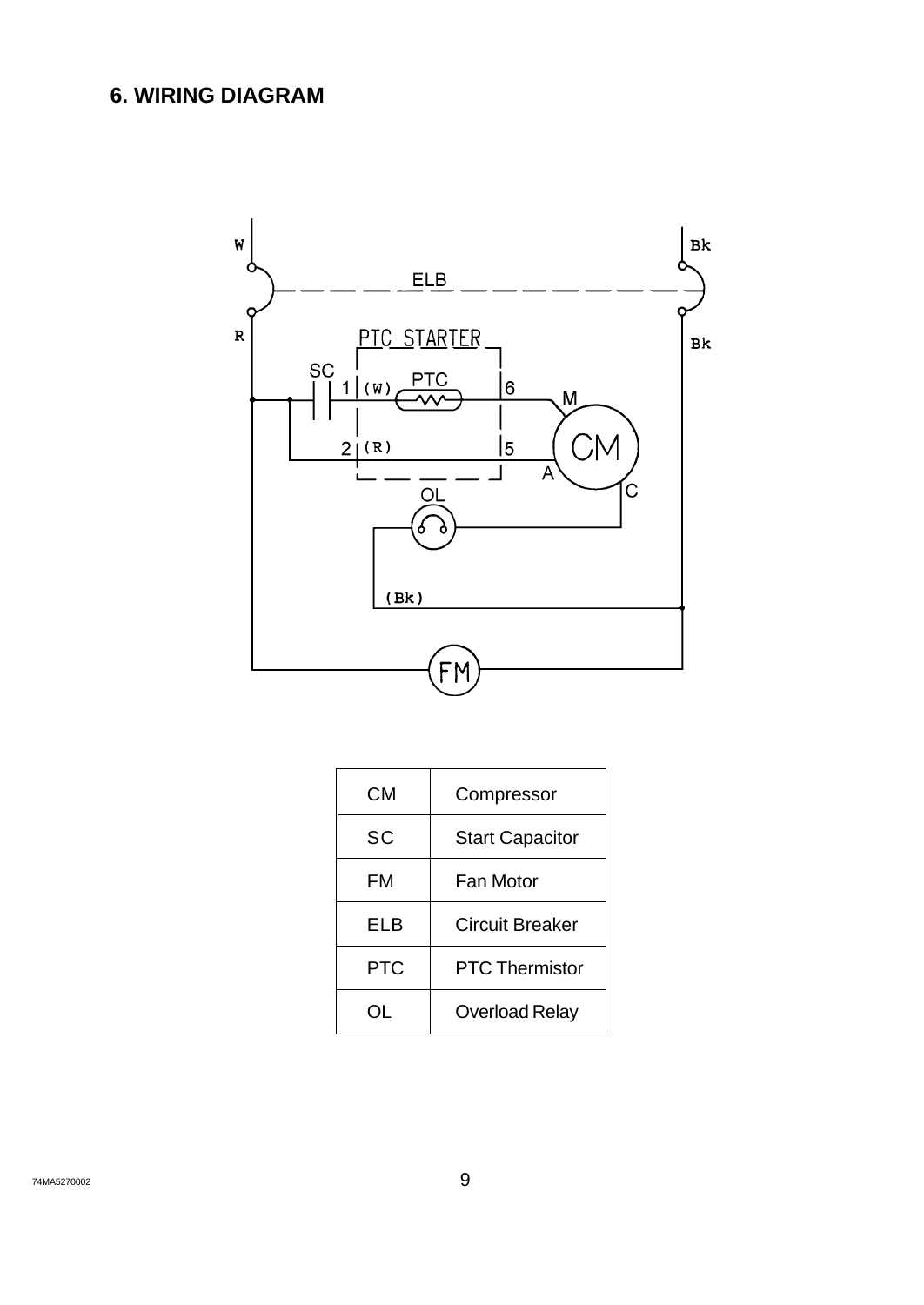# **7. CONSTRUCTION**

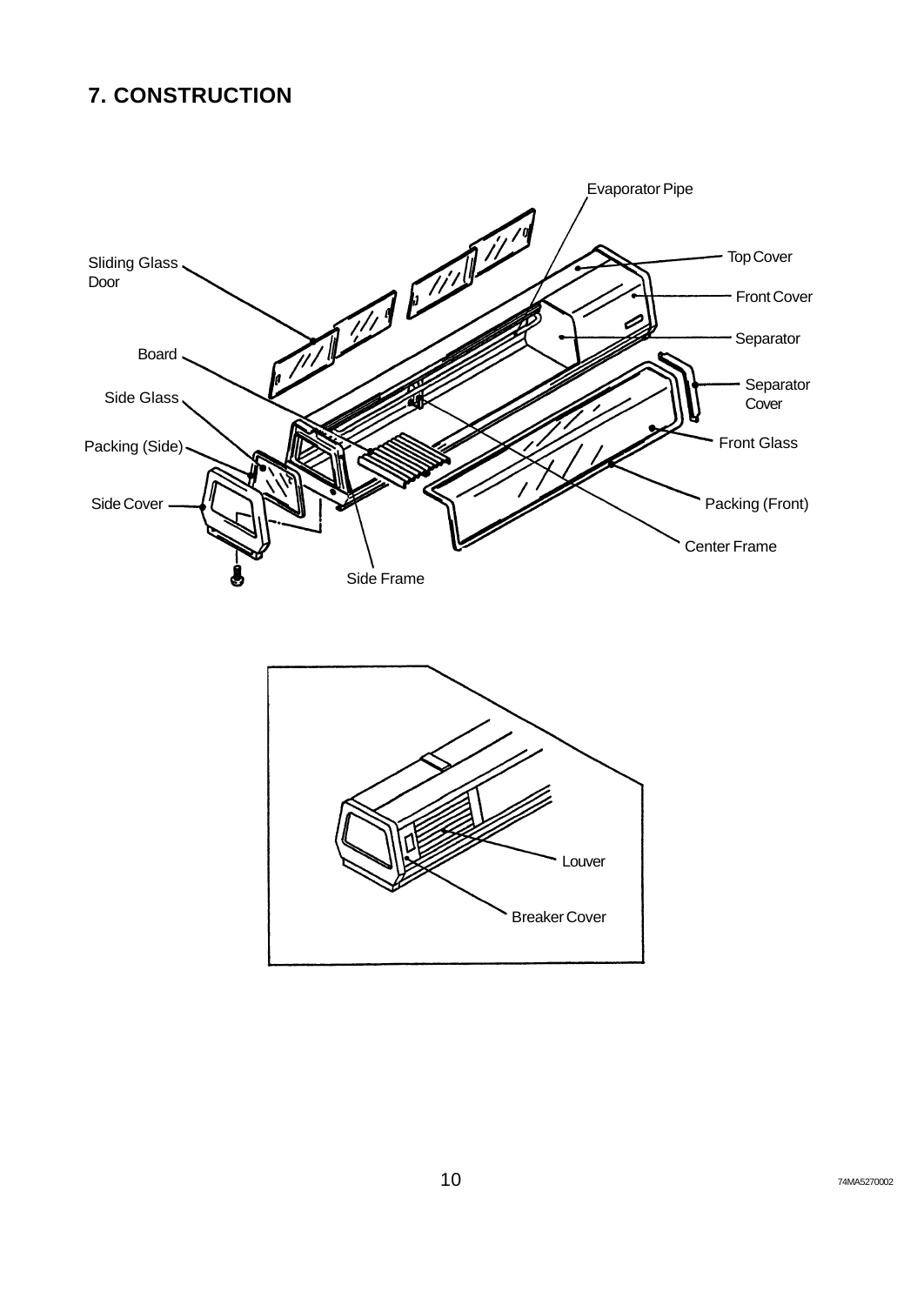#### **8. REMOVAL AND REPLACEMENT**

**CAUTION**

1. Be sure to unplug the showcase before removing or replacing the parts.

2. Handle the glass parts with care.

#### **[a] FRONT GLASS AND TOP COVER**

#### **CAUTION**

In some cases, the Top Cover is tightly locked on the Top Frame and will not come off easily. Remove it with care to avoid injury.

- 1) Remove the Side Cover and Separator Cover.
- 2) Hold the Front Glass from both inside and outside, and push it outward.
- 3) Remove the Sliding Glass Doors and Side Glass.
- 4) Put your hand in the channel of the Top Cover where the Front Glass was placed, and lift off the Top Cover. See Fig. 1.
	- Note: The Top Cover cannot be removed from the rear.
- 5) Refit the Front Glass and Top Cover at the same time as shown in Fig. 2. Do not twist the Front Packing.







**Fig. 2**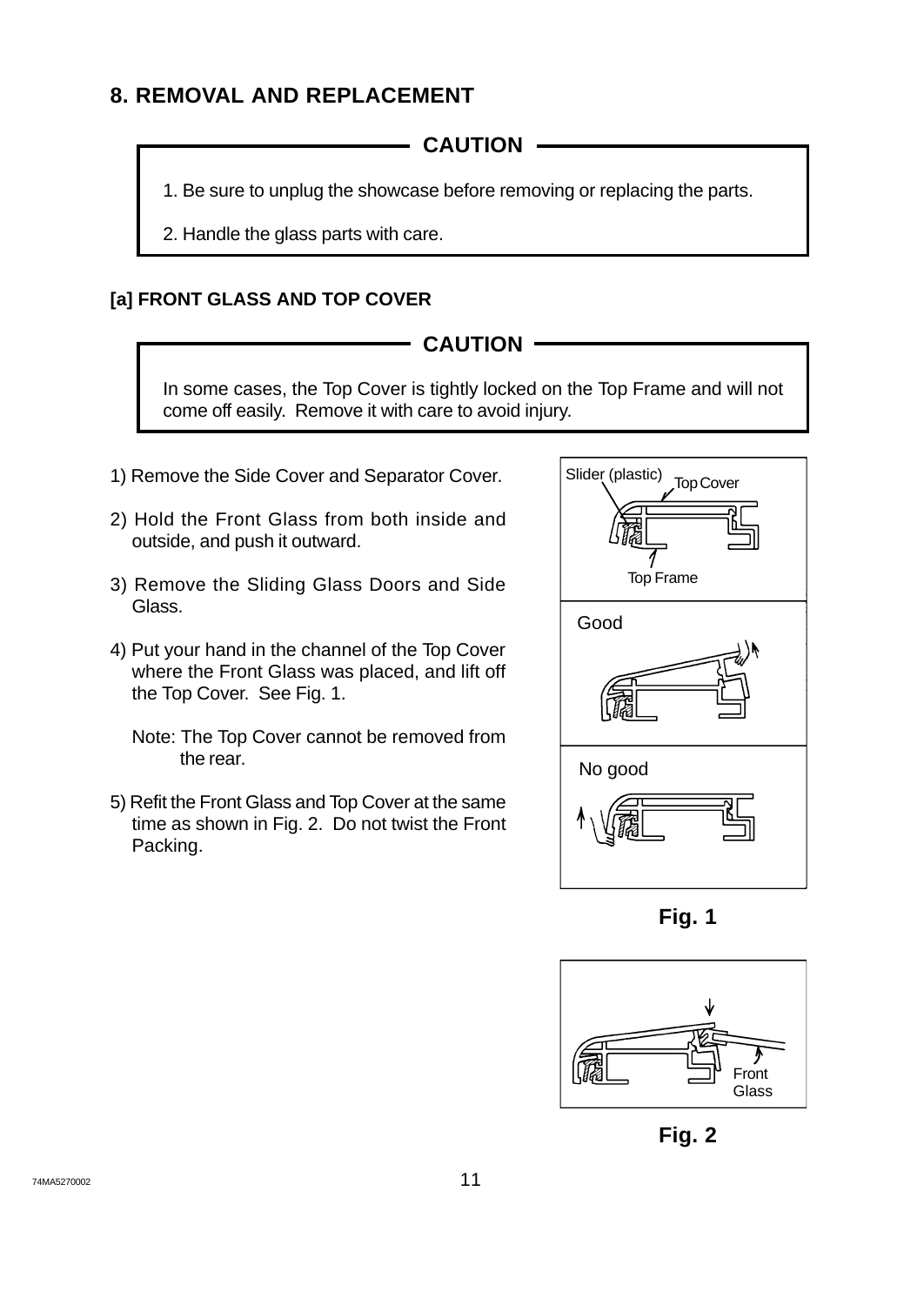#### **[b] TOP FRAME**

- \* The Top Frame (Aluminum) on the machine compartment can be removed by unfastening two screws on the top and two screws on the side.
- \* The Top Frame on the refrigerated compartment can be removed by unfastening four screws on the top and two screws on the bottom (for the Center Frame) and by removing the Evaporator Pipes from the Pipe Holder. See Fig. 5.
- \* To assemble the Top Frame with the Separator or Side Frame, push the Top Frame to the rear end and secure it with the screws. Otherwise the Top Cover cannot be mounted. See Fig. 3.

# Separator or Side Frame Space Rear



#### **[c] SEPARATOR AND SIDE FRAME**

- \* The Separator and Side Frame on the refrigerated compartment are sealed with transparent silicone sealant where in contact with the Water Pan (Stainless Steel). Be sure to reseal those parts when reassembling them.
- \* To shut out hot air from the machine compartment, seal the top of the Separator.

#### **[d] BREAKER COVER AND LOUVER**

- 1) Remove the Side Frame on the machine compartment.
	- Note: Do not try to remove the Breaker Cover by force without removing the Side Frame, or the plastic Breaker Cover may break.
- 2) Make sure the showcase is unplugged, and move the Circuit Breaker to the "ON" position.
- 3) Slide off the Breaker Cover.
	- Note: With the Circuit Breaker in the "OFF" position, the Breaker Cover will hit the switch and cannot slide.



**Fig. 4**

- 4) Remove the Louver.
- Note: To prevent the entrance of water, the Circuit Breaker is provided with a silicone Waterproof Cover. Be careful not to damage it when attaching the Breaker Cover. See "[f] WATERPROOF COVER".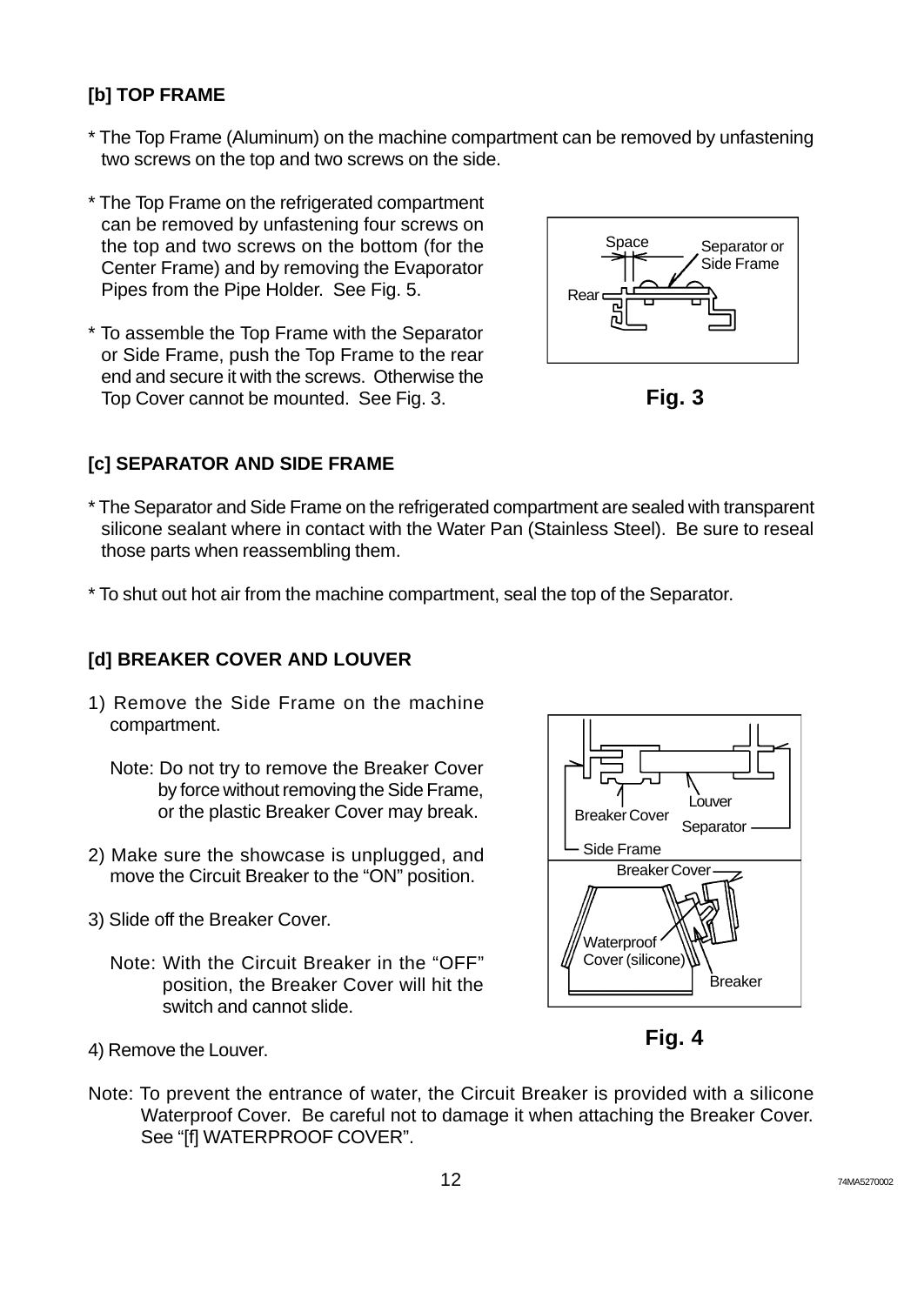#### **[e] PIPE HOLDER**

- Note: The Evaporator Pipes are tightly snapped in the Pipe Holder and should be removed and refitted carefully one by one.
- 1) Remove the Evaporator Pipes from the Pipe Holder.
- 2) Twist the Pipe Holder and remove it from the Top Frame.



**Fig. 5**

- 3) To refit the Pipe Holder and Evaporator Pipes, reverse the removal procedure.
- 4) Correct the Evaporator Pipes if deformed and in contact with the Top Frame.

| <b>MODEL</b>                                                                                            | <b>QUANTITY</b>              |
|---------------------------------------------------------------------------------------------------------|------------------------------|
| RNC-90A-R/L<br><b>RNC-120A-R/L</b><br><b>RNC-150A-R/L</b><br><b>RNC-180A-R/L</b><br><b>RNC-210A-R/L</b> | 2<br>$\mathcal{P}$<br>3<br>3 |

Note: The number of Pipe Holders used for each model is as follows:

#### **[f] WATERPROOF COVER**

To prevent the entrance of water, the Circuit Breaker is provided with a nonrigid plastic Waterproof Cover. When it is damaged and needs to be replaced, remove the parts around the Circuit Breaker in accordance with the removal procedure in "[e] BREAKER COVER AND LOUVER".

(1) Before Auxiliary Code H-1

The Waterproof Cover is secured with a stainless steel band as shown below. To remove the Cover, loosen the M4 screw (stainless steel 4 x 8). After replacing the Cover, refit the removed parts in the reverse order of the removal procedure.

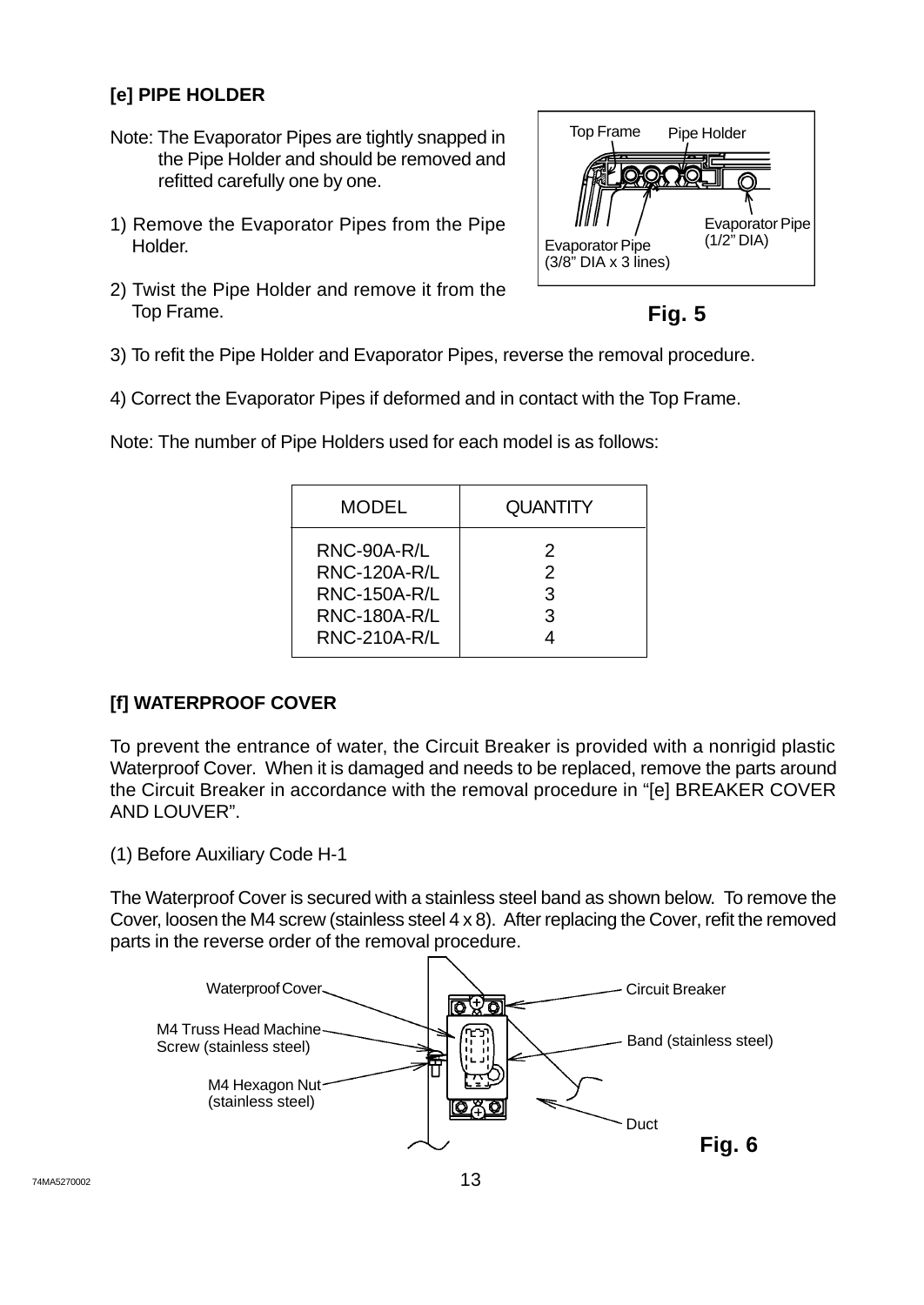(2) After Auxiliary Code H-2

The Waterproof Cover is secured with a vinyl tape as shown below. After replacing the Cover, wind a new vinyl tape and refit the removed parts in the reverse order of the removal procedure.



The users are instructed to ask service personnel for replacement of the Waterproof Cover as required. The part code for the Waterproof Cover is:

- (1) 3R2669-01 (before auxiliary code H-1)
- (2) 454364-01 (after auxiliary code H-2)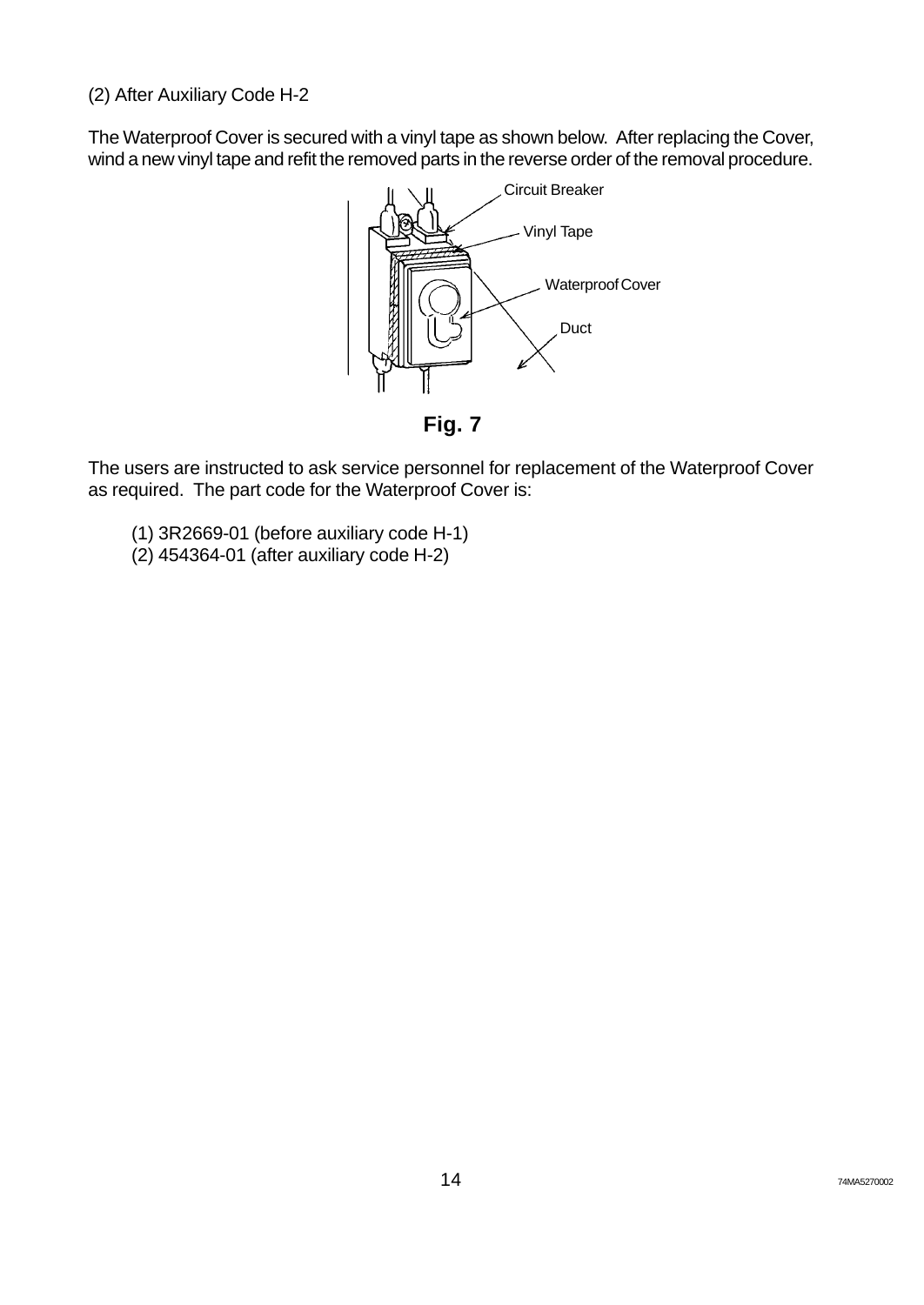### **9. REFRIGERANT SERVICE INFORMATION**

#### **1) Allowable Compressor Opening Time and Prevention of Lubricant Mixture [R134a]**

The compressor must not be opened more than 30 minutes in replacement or service. Do not mix lubricants of different compressors even if both are charged with R134a, except when they uses the same lubricant.

#### **2) Treatment for Refrigerant Leak [R134a]**

If a refrigerant leak occurs in the low side of an ice maker charged with R134a, air may be drawn in. Even if the low side pressure is higher than the atmospheric pressure in normal operation, a continuous refrigerant leak will eventually lower the low side pressure below the atmospheric pressure and will cause air suction. Air contains a large amount of moisture, and ester easily absorbs a lot of moisture. If an ice maker charged with R134a has possibly drawn in air, the drier must be replaced. Be sure to use a drier designed for R134a.

#### **3) Handling of Handy Flux [R134a]**

Repair of the refrigerant circuit needs brazing. It is no problem to use the same handy flux that has been used for the current refrigerants. However, its entrance into the refrigerant circuit should be avoided as much as possible.

#### **4) Oil for Processing of Copper Tubing [R134a]**

When processing the copper tubing for service, wipe off oil, if any used, by using alcohol or the like. Do not use too much oil and let it into the tubing, or wax contained in the oil will clog the capillary tubing.

#### **5) Service Parts for R134a**

Some parts used for refrigerants other than R134a are similar to those for R134a. But never use any parts unless they are specified for R134a because their endurance against the refrigerant have not been evaluated. Also, for R134a, do not use any parts that have been used for other refrigerants. Otherwise, wax and chlorine remaining on the parts may adversely affect R134a.

#### **6) Replacement Copper Tubing [R134a]**

The copper tubes currently in use are available for R134a. But do not use them if oily inside. The residual oil in copper tubes should be as little as possible. (Low residual oil type copper tubes are used in the shipped units.)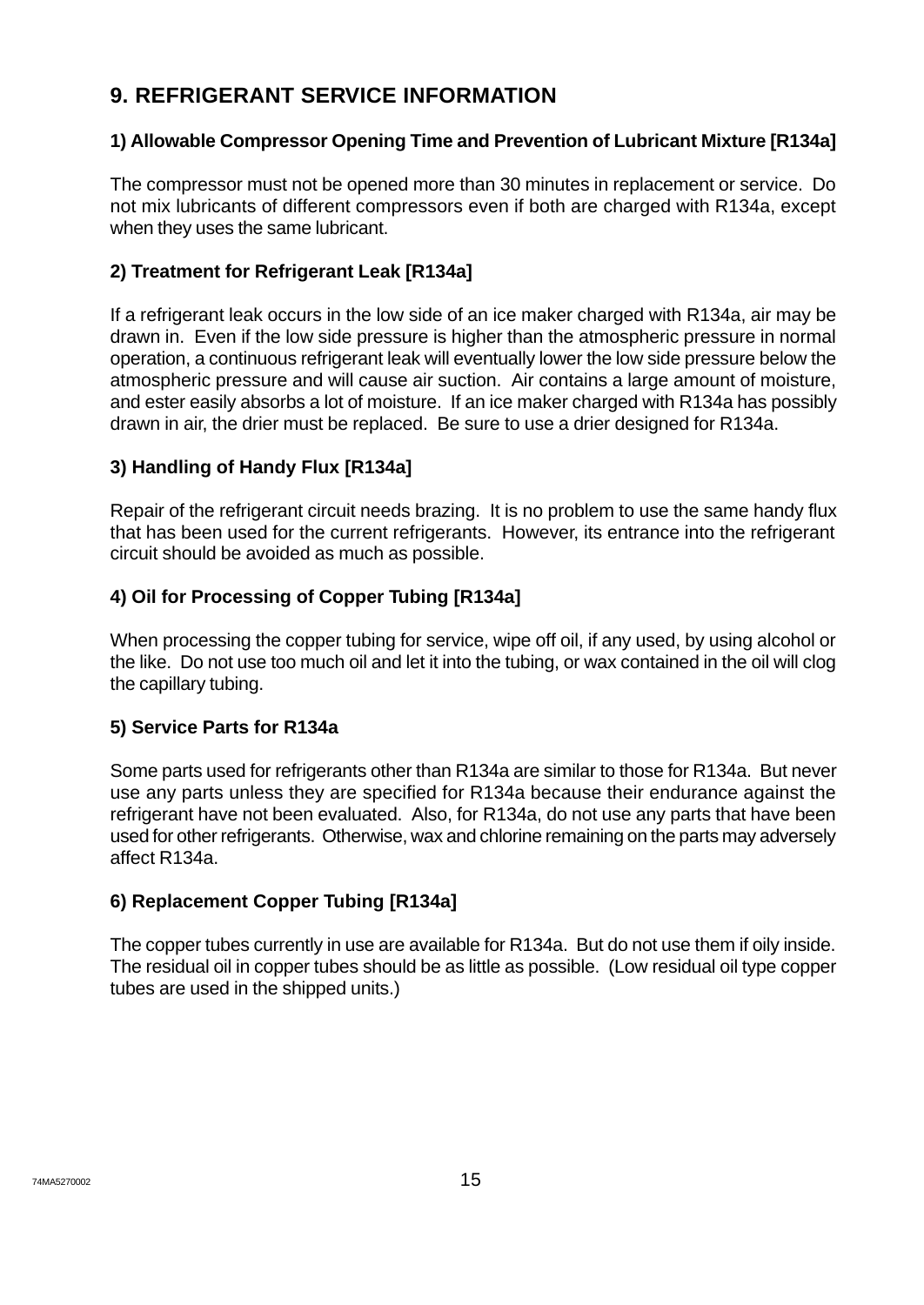#### **7) Evacuation, Vacuum Pump and Refrigerant Charge [R134a]**

Never allow the oil in the vacuum pump to flow backward. The vacuum level and vacuum pump may be the same as those for the current refrigerants. However, the rubber hose and gauge manifold to be used for evacuation and refrigerant charge should be exclusively for R134a.

#### **8) Refrigerant Leak Check**

Refrigerant leaks can be detected by charging the unit with a little refrigerant, raising the pressure with nitrogen and using an electric detector. Do not use air or oxygen instead of nitrogen for this purpose, or rise in pressure as well as in temperature may cause R134a to suddenly react with oxygen and explode. Be sure to use nitrogen to prevent explosion.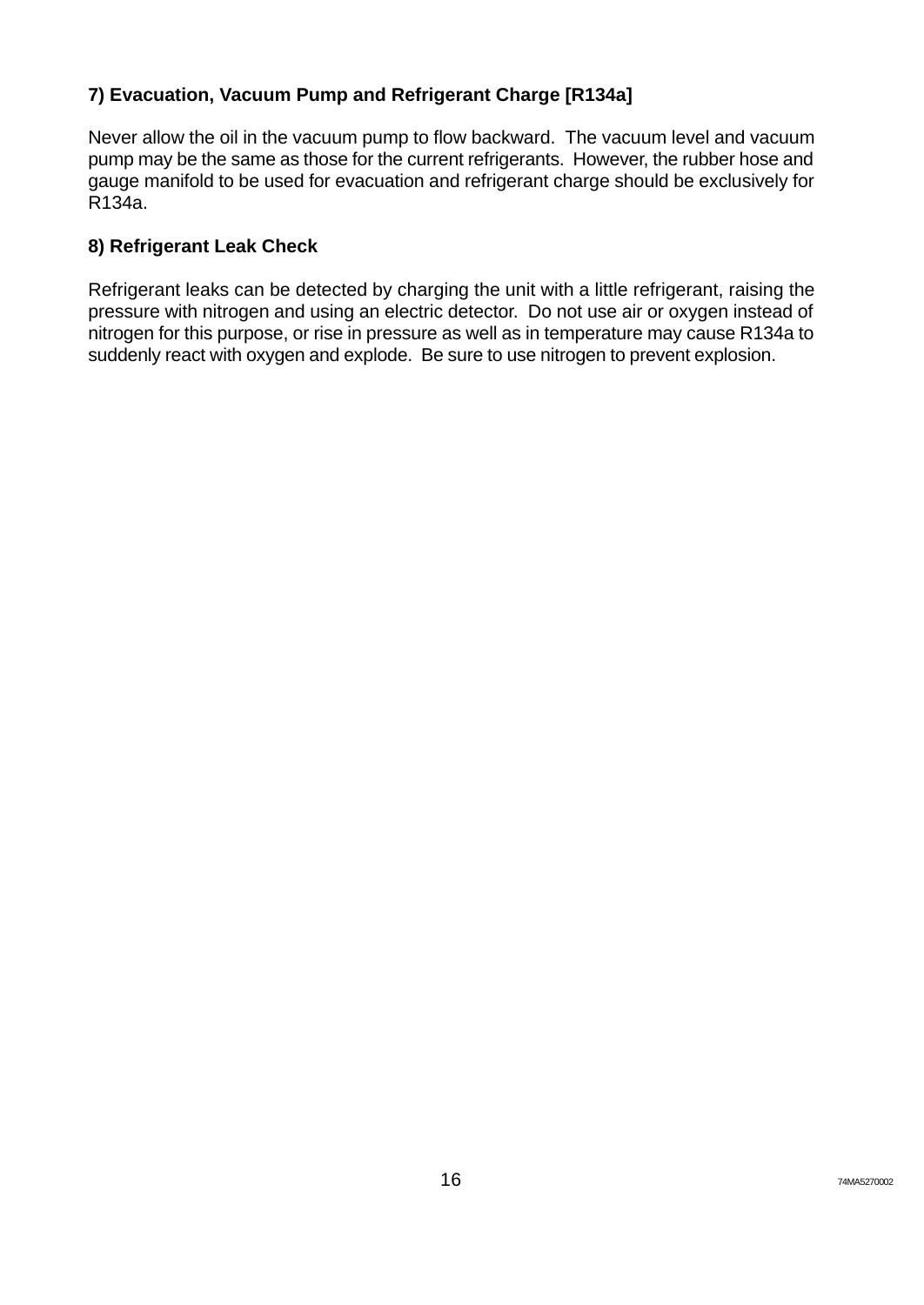#### **10. CONSTANT PRESSURE EXPANSION VALVE AND REFRIGERANT CHARGE**

#### **[a] SPECIFICATIONS**

| Model:                     | $HYP2-5QHD(-1, -3, -4, -5)$ |
|----------------------------|-----------------------------|
| Manufacturer:              | Fuji Koki                   |
| Part Number:               | 447283(-01, -02, -03, -04)  |
| Refrigerant:               | R <sub>134</sub> a          |
| <b>Adjustment Range:</b>   | 1.42 - 42.67 PSIG           |
| Pressure Increase per Turn |                             |
| of Adjustment Screw:       | 5.69 - 7.11 PSIG            |
|                            |                             |

#### **[b] FUNCTION**

Opens when the low side pressure drops, and lets in the refrigerant to keep a constant pressure.

#### **[c] CONSTRUCTION**



**Fig. 8**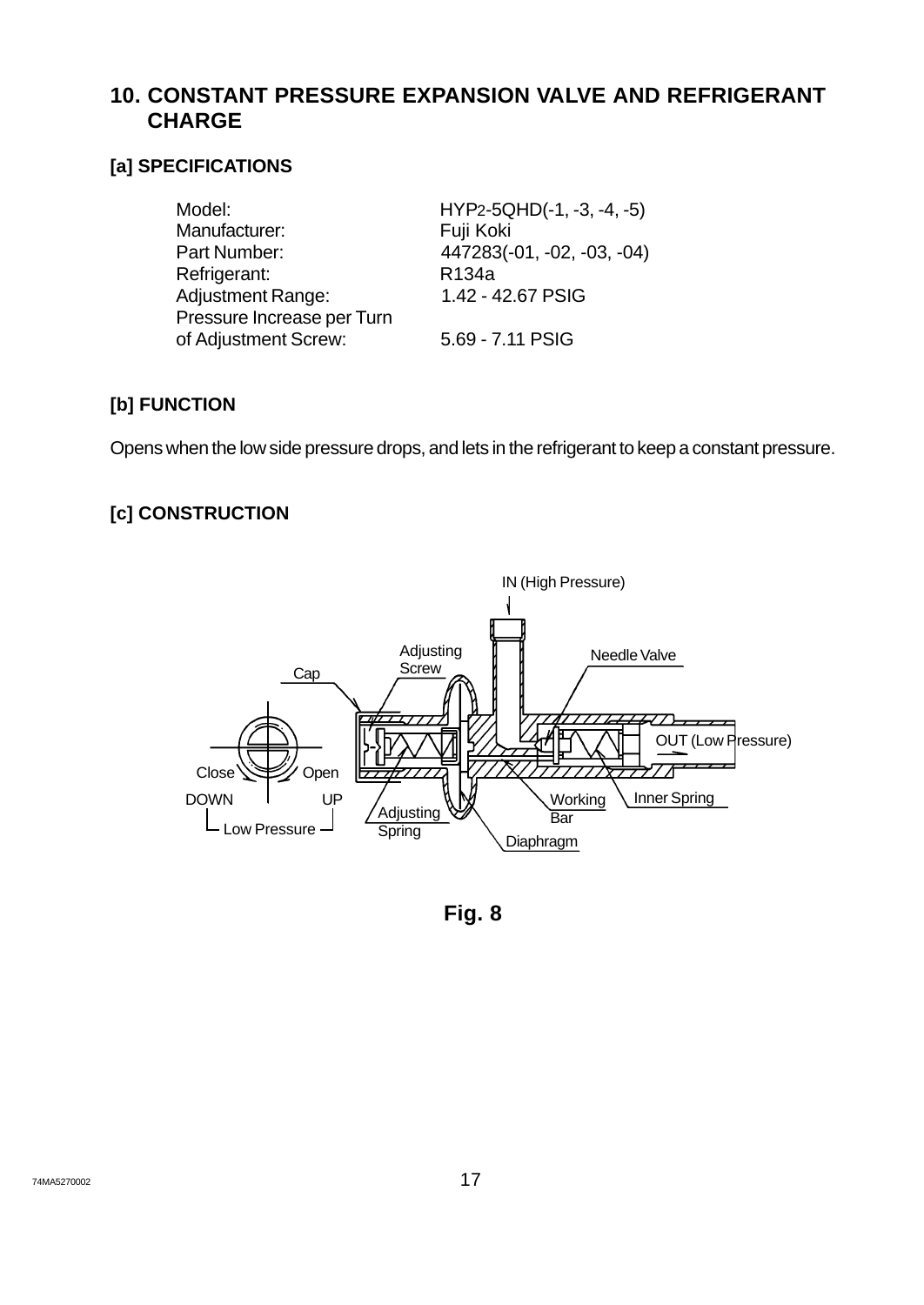#### **WARNING**

Always protect the valve body by using a damp cloth to prevent the valve from overheating. Do not braze with the valve body exceeding 230°F.



- 1) Recover the refrigerant (R134a) and store it in an approved container.
- 2) Remove the Insulation and the Cap from the Expansion Valve.
- 3) Remove the Expansion Valve by heating the liquid and suction connections.



**Fig. 9**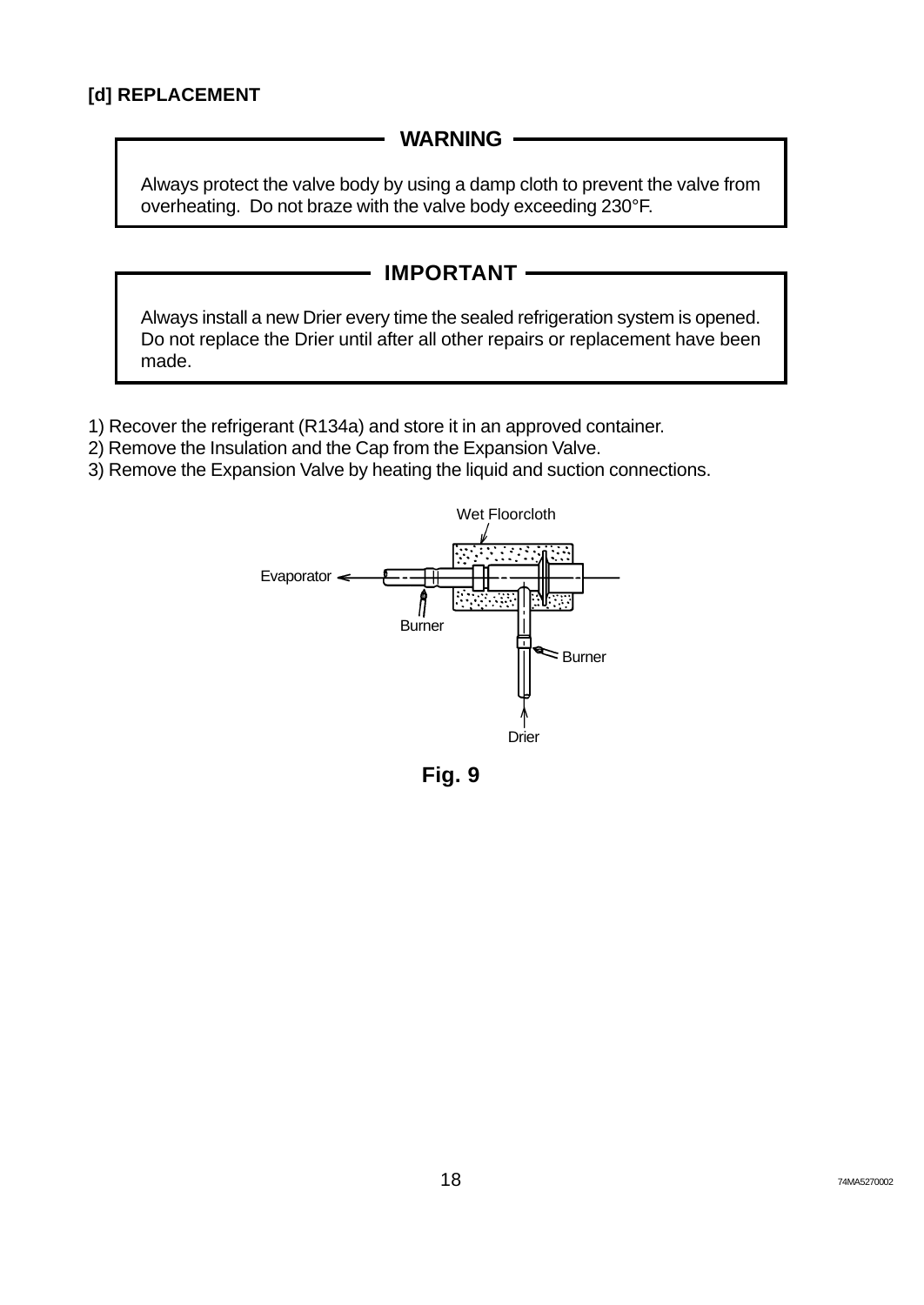# **11. SERVICE DIAGNOSIS**

| <b>PROBLEM</b>           | <b>POSSIBLE CAUSE</b>                  | <b>REMEDY</b>                     |
|--------------------------|----------------------------------------|-----------------------------------|
| [1] Showcase will not    | 1. Circuit Breaker in OFF position.    | 1. Move to ON position.           |
| start.                   | 2. Unplugged.                          | 2. Plug in.                       |
|                          | 3. Power supply voltage too low.       | 3. Give an exclusive power supply |
|                          |                                        | and ensure voltage within ±10     |
|                          |                                        | percent of the nameplate rating.  |
|                          | 4. No power supply to the wall outlet. | 4. Correct.                       |
|                          | (Breaker or fuse blown out.)           |                                   |
|                          | 5. Electrical circuit open or bad      | 5. Correct.                       |
|                          | contacts.                              |                                   |
|                          | 6. Motor Protector tripped.            | 6. Ventilate and reset Fan Motor. |
| [2] Poor cooling         | 1. Gas leaks.                          | 1. Repair the leaks and recharge. |
| performance.             | 2. Fan Motor defective.                | 2. Replace.                       |
|                          | 3. Condenser and/or Air Filter         | 3. Clean.                         |
|                          | clogged.                               |                                   |
|                          | 4. Condenser air inlet blocked.        | 4 - 9. Instruct the user on       |
|                          | 5. Exposed to direct sunlight.         | characteristics and proper        |
|                          | 6. Located next to a high heat         | use of the showcase.              |
|                          | producing equipment.                   |                                   |
|                          | 7. Doors opened too frequently or      |                                   |
|                          | hot foods inside.                      |                                   |
|                          | 8. Packed with foods, or warm or       |                                   |
|                          | hot foods inside.                      |                                   |
|                          | 9. Ambient temperature exceeding       |                                   |
|                          | 86°F.                                  |                                   |
| [3] Foods dry up.        | 1. Foods have been stored from the     | 1 - 2. Instruct the user on       |
|                          | previous day.                          | characteristics and proper        |
|                          | 2. Foods have been stored for a long   | use of the showcase.              |
|                          | time.                                  |                                   |
| [4] Exterior or interior | 1. [Exterior] Relative humidity        | 1 - 2. Instruct the user on       |
| sweating.                | exceeding 60%.                         | characteristics and proper        |
|                          | 2. [Interior] Doors opened too         | use of the showcase.              |
|                          | frequently or left open.               | Wipe off excessive dew with       |
|                          |                                        | a soft cloth.                     |